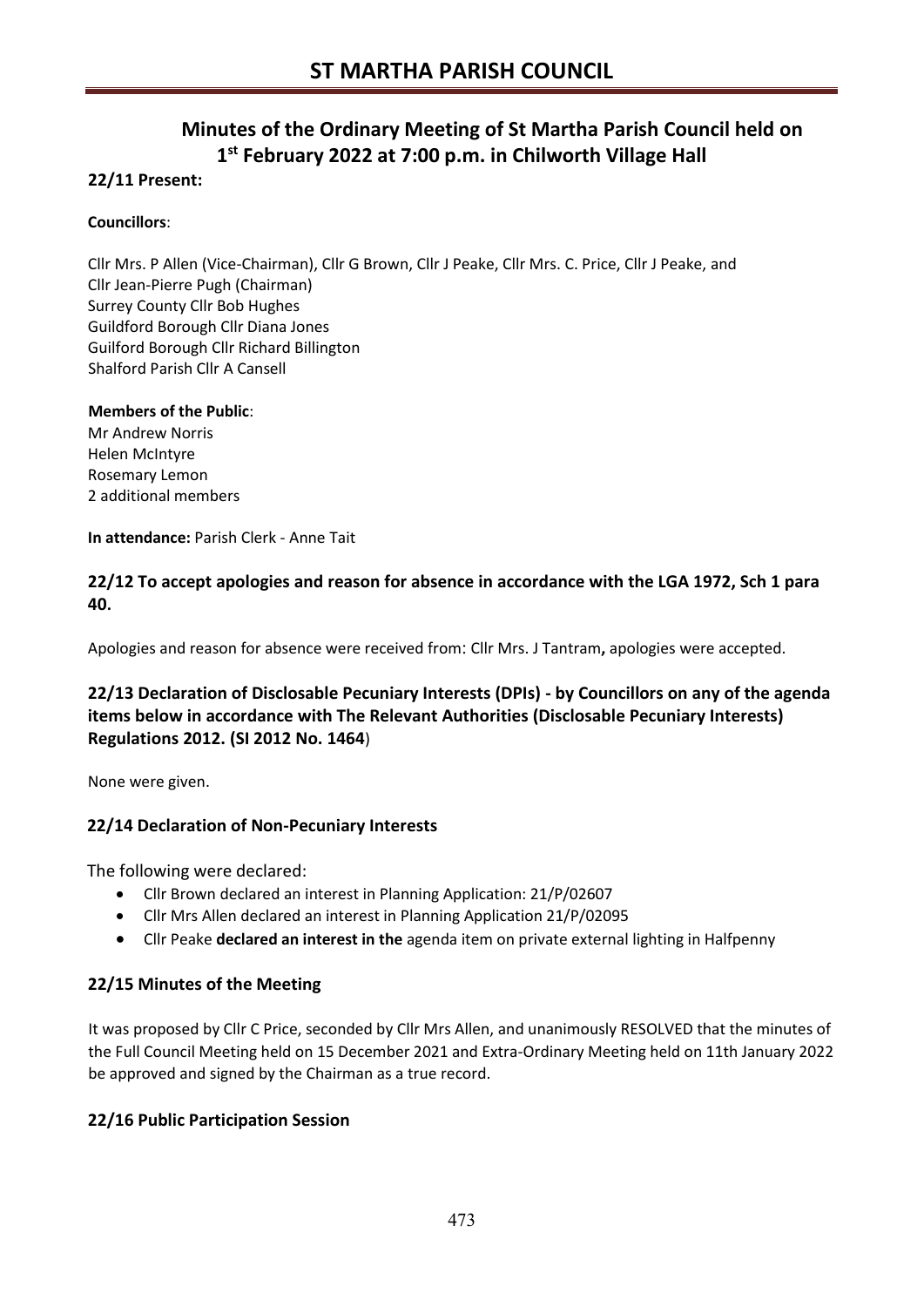Helen McIntyre reported that the hedge has now been cut back along the Dorking Road between the War Memorial and the entrance to Lockner Farm. This makes the Village look neater. She asked if Councillors had noted the recent correspondence from residents' regard speeding vehicles.

## **22/17 Reports Communications and Updates**: **Parish Clerk**:

**Footpath 252a and Bridleway 252** – The Clerk read out the email received from Tom Jenkins Surrey County Council (SCC) Countryside Access Officer. Mr Jenkins explained that he could find almost nothing regarding the public footpath, nor as to why the footpath and bridleway have been separated by a fence and run alongside each other at this location. SCC will investigate the possibility of removing the damaged posts and wire when time and resources allow, and in line with the County Council's Priority Statement.

**RESOLVED**: Councillors suggested that a small sign 'horses keep left' and 'walkers keep right' could be erected (with the permission of the landowner) and AGREED to keep this matter under review.

**The Surrey County Council** (SCC) **Treescapes Project** – It was noted that this is a grant funded project, and SCC has signed an agreement with the Forestry Commission agreeing to comply with the criteria of the bid.

**RESOLVED**: The Parish Council would offer some of the trees to Tillingbourne School and Chilworth Infant School (following permission from SCC as the Parish Council does not own or lease the land). Also following confirmation from Shalford Parish Council as Tillingbourne School is in Shalford Parish. A site visit to the War Memorial will determine how many the Parish Council will be able to plant on site.

## **Parish Councillors:**

- **Tillingbourne River pollution and extraction**, Cllr Jones reported that nothing can be done re extraction and no sewage is being added. However, there is evidence of Nitrate run off.
- **'Surrey Hills Your place, Your voice' -** it was noted that the Surrey Hills AONB Boundary Review consultation finished yesterday. Cllr Mrs Allen confirmed that she had sent GBC Councillor Ramsey Nagaty a report with photos of Area EA3. He has acknowledged receipt and confirmed that it will be included in the consultation.
- **Chilworth Station -** Cllr Mrs Allen reported that new fencing has been erected and the thirty-six pictures are due to be displayed in glass fronted cabinets. Cllr Mrs Allen reported on a message from Lee Bladen, Safety Manager East, at Great Western Railway regarding erecting bunting at the Station to celebrate the Queens Jubilee: F*irstly, our property team would need to approve the products being used and the methods used for hanging bunting etc. There are of course rules on who can do this and the qualifications they hold when working on or near the line. Secondly, signal sighting cannot and must not be compromised, what can be perceived as not being an issue can be a distraction or obstruction to a Driver looking for signals enroute. Generally speaking, bunting is not an issue, can we just ensure that the above is approved. Outside of the station is easier than the operational platform areas etc. In addition, you will need to consider who is responsible for checking the condition of the bunting regularly, agreeing how long it will be in situ and ensuring any fallen down or vandalised sections are dealt with promptly.*

Cllr Mrs Allen suggested that consideration could be given for putting flags up at our Old Manor Lane Notice Board and in our two bus shelters*.*

• **Shalford PC meeting -** Cllr Cansell reported that he was unable to attend the last meeting of the Parish Council on 26/01/22.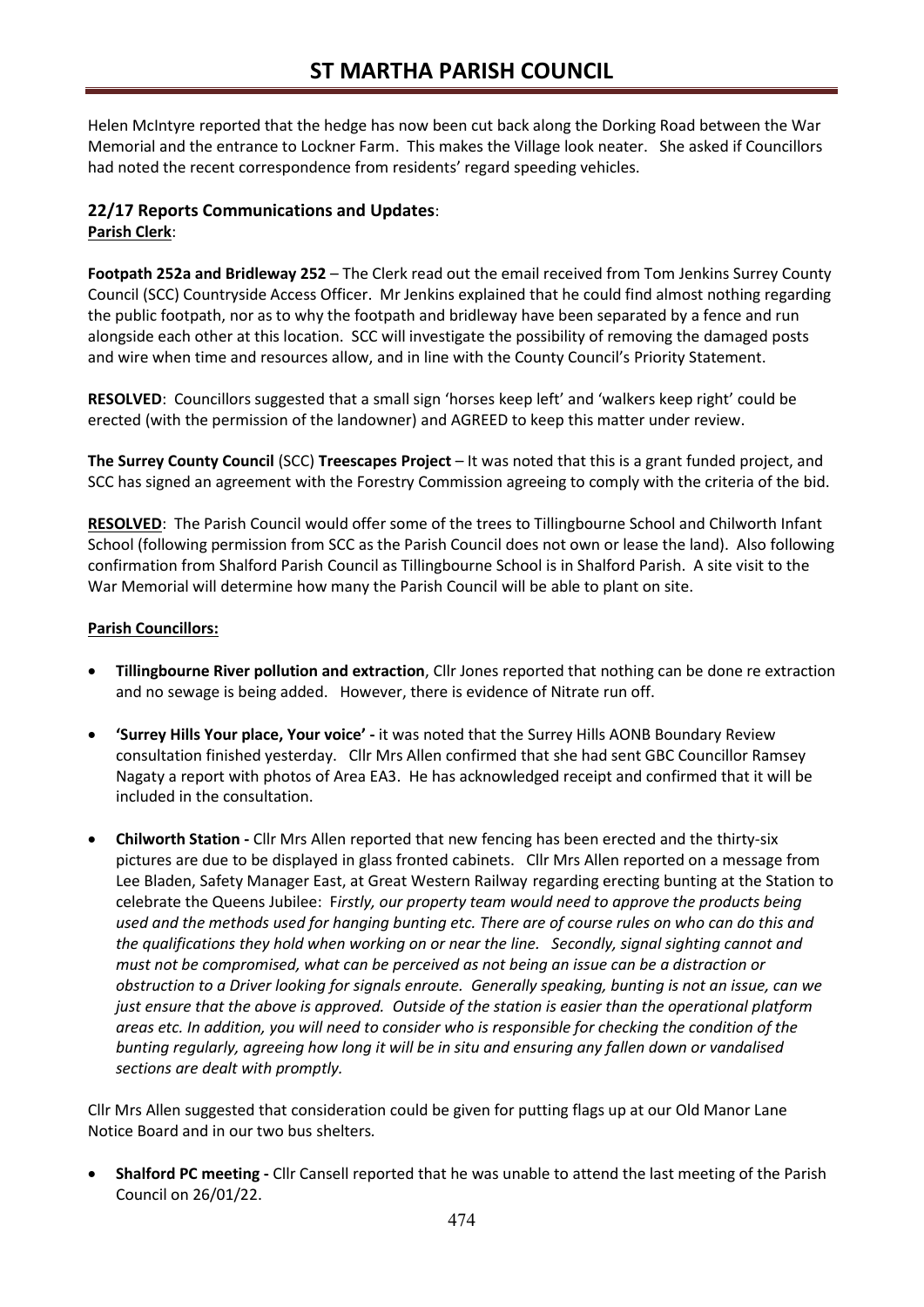• **Peter Burt's Field and the Kissing gate at the East End** – Helen McIntyre reported that the gate and gatepost has now been re-installed by her son. The Parish Council asked that thanks be extended for undertaking this work.

#### **Guildford Borough Councillors' Report:**

- Cllr Billington reported that he has been dealing with planning applications.
- **[Public Convenience Review](https://12cci.trk.elasticemail.com/tracking/click?d=BGZYSjr0B0-5oePRUuX_7Y-e2I9tljq5GZSKRH1pjT-r0ypKyIMwomHcyHgO6fHAKMYU_c0g56zh7hWP3f4HRMJEiQrQGNCzLoD1_9ZM5pnEt8oPegto_bvovZXLTSO3LxHKUr9x5mtvwuCqxZBI8lc1)** the consultation is open until Sunday 27<sup>th</sup> February 2022. Cllr Jones reported that GBC would like to hear from residents, visitors and businesses. There are sixteen public toilets in the Borough, (ten in the GU1 postcode area) and GBC are proposing to close four or five of these sixteen. The four or five locations that are proposed to close are being chosen from the following eight sites: Allen House Grounds -(York Road Car Park); Bedford Road (Car Park); Farnham Road (Car Park); Onslow Recreation Ground; Ripley; Tunsgate; Ward Street; and Woodbridge Road. While GBC have no legal duty to provide public toilets, they want to make sure that provision is given to public toilets where they are needed most, and the facilities are run in the most sustainable way for the future.
- **Household Support Fund** Cllr Jones reminded those present that the Household support fund is designed to help ease financial pressure on residents with low incomes. It is a short-term financial support to help with food, fuel bills and other related essentials this winter. The scheme runs until 31 $^{st}$ March 2022 or until all funds have been allocated.
- **Crowdfunding for Jubilee projects** GBC have extended the deadline for any Jubilee projects to 1st

## **Surrey County Councillor's (SCC) Report**

• Cllr Bob Hughes reported that he had corresponded with Cllr Fiona Davidson advising that residents of Halfpenny Lane have again requested a width restriction road sign 'unsuitable for lorries' at the bottom of Blacksmith Lane, and at the top of Halfpenny Lane.

## **22/18 The Gunpowder Mills**

**West Lodge** – Andrew Norris reported that The Ministry of Agriculture has visited the site regarding the management of land. He has had discussion rewith Surrey Choices using West Lodge as a welfare base when working in the Gunpowder Mills. The Surrey Hills scheme is going forward, the HLF application is standing down. Your Fund Surrey application needs to continue - for refurbishing / stripping out the interior ready for skilled tradesmen. Garden clearance may also be carried out.

• The Clerk reported that the results of the survey by the Friends of the Gunpowder Mills Group will be available for the Parish Council meeting on 22/02/22.

## **22/19 Planning**

**(a**) Councillors discussed a response to GBC on the following applications:

**21/P/02607 Inglenook, 22 Roseacre Gardens, Chilworth, GU4 8RQ** Single storey rear extension following demolition of existing conservatory, enlarged street facing dormer windows and changes to fenestration. New oak framed carport. Carport in corner of site.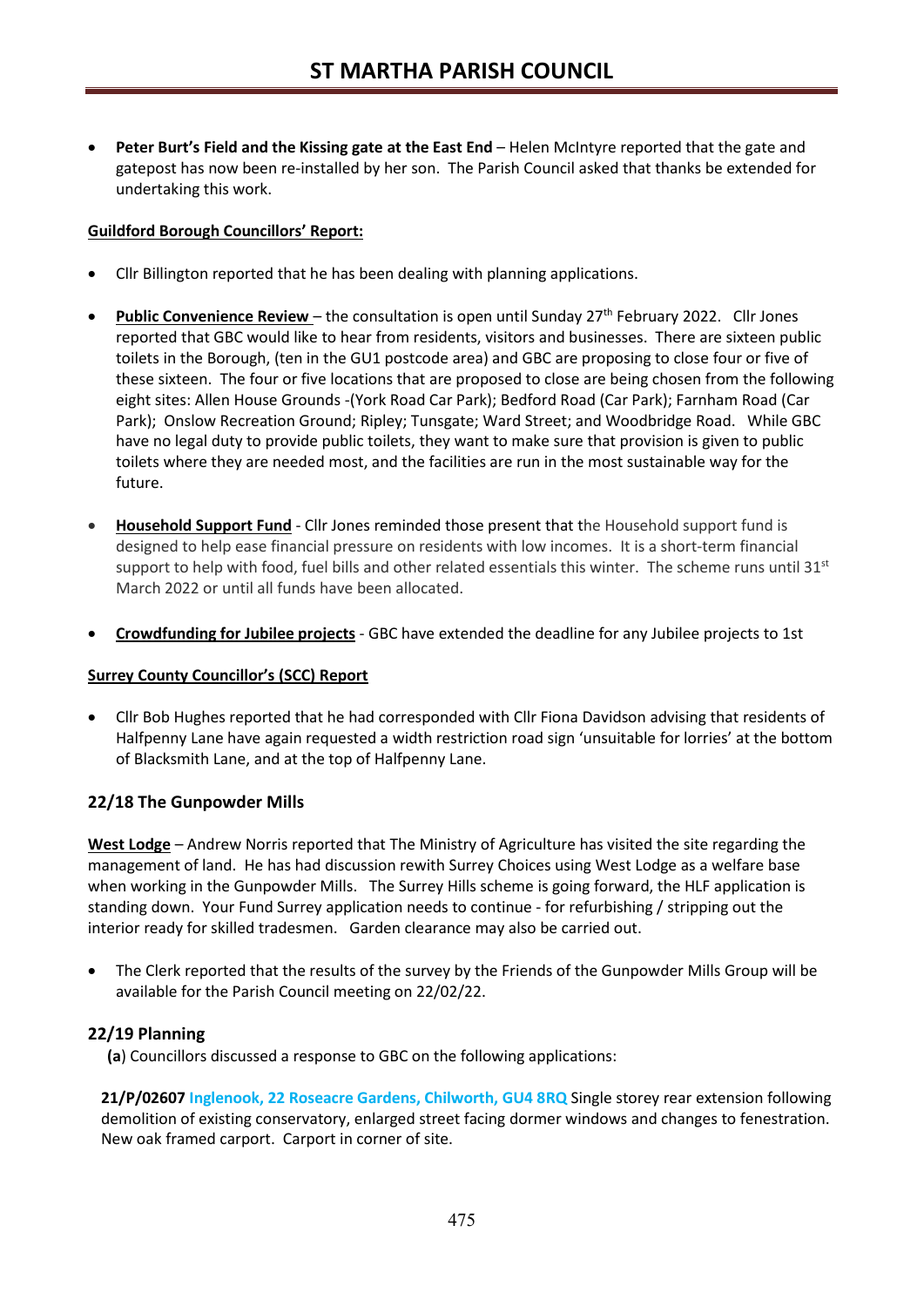# **ST MARTHA PARISH COUNCIL**

It was **RESOLVED**: that the Parish Council COMMENT as follows: Councillors *CONCERN IS RAISED TO GBC PLANNING OFFICERS*: The proposed extension will extend well beyond the length of the existing conservatory thus breaking the '45-degree rule' from the neighbour's property.

**21/P/02680 14 Mill Reach, Mill Lane, Chilworth, GU5 9BA** Proposed single-storey rear extension and associated works.

**RESOLVED:** *The Parish Council recommend that GBC APPROVE the plans as submitted.*

**21/P/02095 Woodpeckers, Sample Oak Lane, Chilworth GU4 8QR** Part conversion and alterations to an existing detached outbuilding to provide ancillary habitable accommodation.

This application was incorrectly put forward for discussion. It had however been discussed at an earlier meeting and a decision to oppose the application had been taken. The earlier decision must therefore stand.

#### (b) **Cllrs NOTED the outcome of applications previously reported**:

**21/T/00382 3 Powder Mills Place, Blacksmith Lane, Chilworth, GU4 8BF** Ash and Maple (T1, T2, T3) - cut back branches overhanging the application site and evidence of Ash die -back; Maple (T4 seeded from T5) - cut down to ground level; Maple (T5) - cut back overhanging branches to reduce excessive shading; Holly (T6) - reduce to fence height (Chilworth Gunpowder Mills Conservation Area). *GBC APPROVED on 24/01/22.*

- **(c)** Cllrs received and discussed the 'Terms of Reference' of the Parish Council Planning Committee.  **RESOLVED:** It was AGREED to convene a Zoom meeting for discussion – and AGREE any revision at the next PC meeting on 22/02/22.
- **(c)** Cllrs **RECEIVED and CONSIDERED** private external lighting in Halfpenny Close. **RESOLVED:** The Parish Council raised this matter through the article in the Chilworth Village Magazine.

#### **22/20 Shalford Parish Council**

- a) **Queens Platinum Jubilee Celebrations** Cllr Pugh reported that he had been approached by Graham Wrigley, regarding the upcoming celebrations for the Queen's Jubilee. He was proposing to hold a celebration event at Chilworth Manor similar to one held there for the previous Jubilee celebration ten years ago, including hosting a picnic in the grounds and other activities. He saw this as being an event for Chilworth Village as a whole and asked for the views of both St Martha Parish Council and Shalford Parish Council.
- b) **Shalford PC** name change, Cllr Pugh reported that he had been in touch with the Chairman and the Clerk expressing concerns that we were disappointed no discussion had taken place between the two Councils. Cllr Peake suggested that St Martha Parish Council could consider changing their name to 'Chilworth and St Martha Parish Council'. Cllr Peake suggested another Boundary re-view by Guildford borough Council should take place.
- c) **RESOLVED:** It was AGREED that the following Members would attend Shalford Parish Council meetings:
	- $\bullet$  24/02/22 Cllr Pugh
	- $\bullet$  24/03/22 Cllr Mrs Price
	- 28/04/22 Cllr Brown

#### **22/21 Highways and Rights of Way**